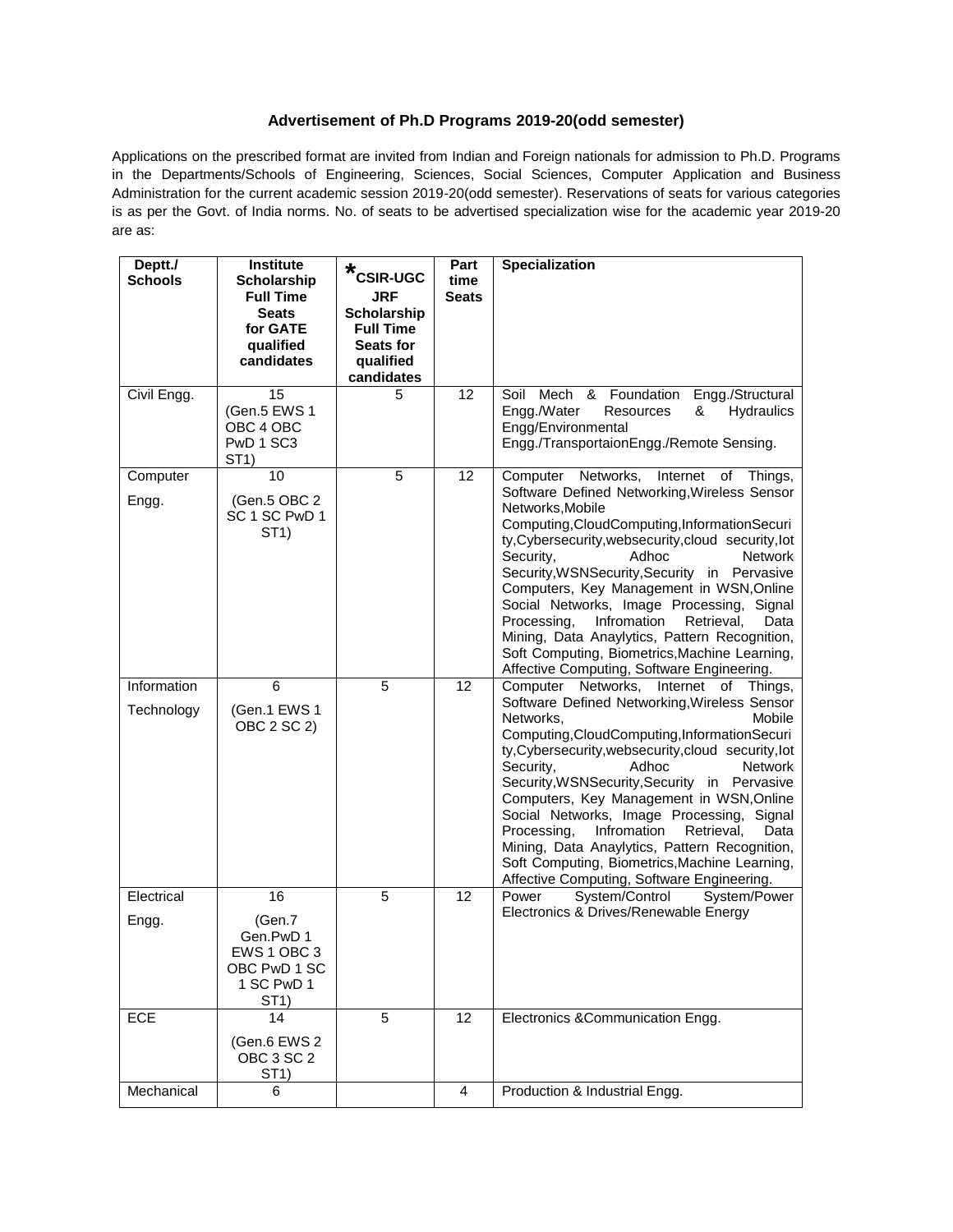| Engg.               | 4                                       |                | 4              | <b>Thermal Engineering</b>                                                                  |
|---------------------|-----------------------------------------|----------------|----------------|---------------------------------------------------------------------------------------------|
|                     | 4                                       |                | 4              | Machine Design                                                                              |
|                     | Total=14 (Gen.6                         |                |                |                                                                                             |
|                     | Gen.PwD 2<br>EWS 1 OBC 3                |                |                |                                                                                             |
|                     | SC 1 ST 1)                              |                |                |                                                                                             |
| Production &        | 3                                       |                | 8              | Production & Industrial Engg.                                                               |
| Industrial          | 1                                       |                | $\overline{c}$ | <b>Thermal Engineering</b>                                                                  |
| Engg.               | 1                                       |                | $\overline{2}$ | Machine Design                                                                              |
|                     | Total= 5 (Gen. 2<br>OBC 1 SC 1 ST<br>1) |                |                |                                                                                             |
| Physics             | 6                                       |                |                | <b>Experimental Physics</b>                                                                 |
|                     | (Gen.1 EWS 1<br>OBC 1 SC 1 ST<br>2)     |                | 5              | Physics                                                                                     |
|                     |                                         | 5              |                | <b>Material Science</b>                                                                     |
| Chemistry           | 4                                       | 5              | 12             | Inorganic/Organic/Physical/Analytical/Computa                                               |
|                     | (Gen. 1 OBC 2                           |                |                | tional Chemistry                                                                            |
| Mathematics         | SC 1)<br>5                              |                |                | <b>Mathematics</b>                                                                          |
|                     | (Gen. 1 OBC 2<br>SC <sub>2</sub>        |                |                |                                                                                             |
|                     |                                         |                |                |                                                                                             |
| <b>Hum.&amp;S.S</b> | $\mathcal{P}$<br>(OBC 2)                |                |                | Economics                                                                                   |
| School<br>of        | 1                                       |                | 6              | Renewable Energy                                                                            |
| Renewable           | (Gen. 1)                                |                |                |                                                                                             |
| Energy<br>&         |                                         |                |                |                                                                                             |
| Efficiency          |                                         |                |                |                                                                                             |
| School<br>of        | $\overline{2}$                          | 5              | 12             | Design,<br>Biomedical<br>Signal<br>Power<br>Low                                             |
| <b>VLSI Design</b>  | (Gen.1 SC 1)                            |                |                | Processing, Embedded Systems, VLSI Design,<br>Semiconductor<br>Devices.<br>Nanoelectronics, |
| & Embedded          |                                         |                |                | Nano-Scale Devices, Device Circuits Co-                                                     |
| System              |                                         |                |                | Design, Mixed Signal Design, Analog, Circuit                                                |
|                     |                                         |                |                | Design, Internet of Things(IoT), Security In<br>Embedded Systems, Quantum Architecture,     |
|                     |                                         |                |                | QCA Design, Reverssible Logic Design, Fault                                                 |
|                     |                                         |                |                | Toerance, low power digital design, FPGA<br>based design, Low Power and low temperature     |
|                     |                                         |                |                | VLSI Design, device circuit co-design in                                                    |
|                     |                                         |                |                | Digital/analog Domain and Device Modeling of                                                |
| <b>MBA</b>          | 1                                       |                |                | Multigate Semiconductor devices.<br><b>HRM</b>                                              |
|                     | 1                                       | 1              |                | Marketing                                                                                   |
|                     | 1                                       | 1              |                | Finance                                                                                     |
|                     | Total=3 (Gen. 1<br>OBC 1 ST 1)          |                |                |                                                                                             |
| <b>MCA</b>          | $\overline{\mathbf{4}}$                 | $\overline{2}$ |                | Cyber Physical Systems, Big Data, Artificial                                                |
|                     | (Gen.1 OBC 1                            |                |                | Intelligence, Knowledge Engineering, Machine<br>learning                                    |
|                     | SC <sub>1</sub> ST <sub>1</sub>         |                |                |                                                                                             |